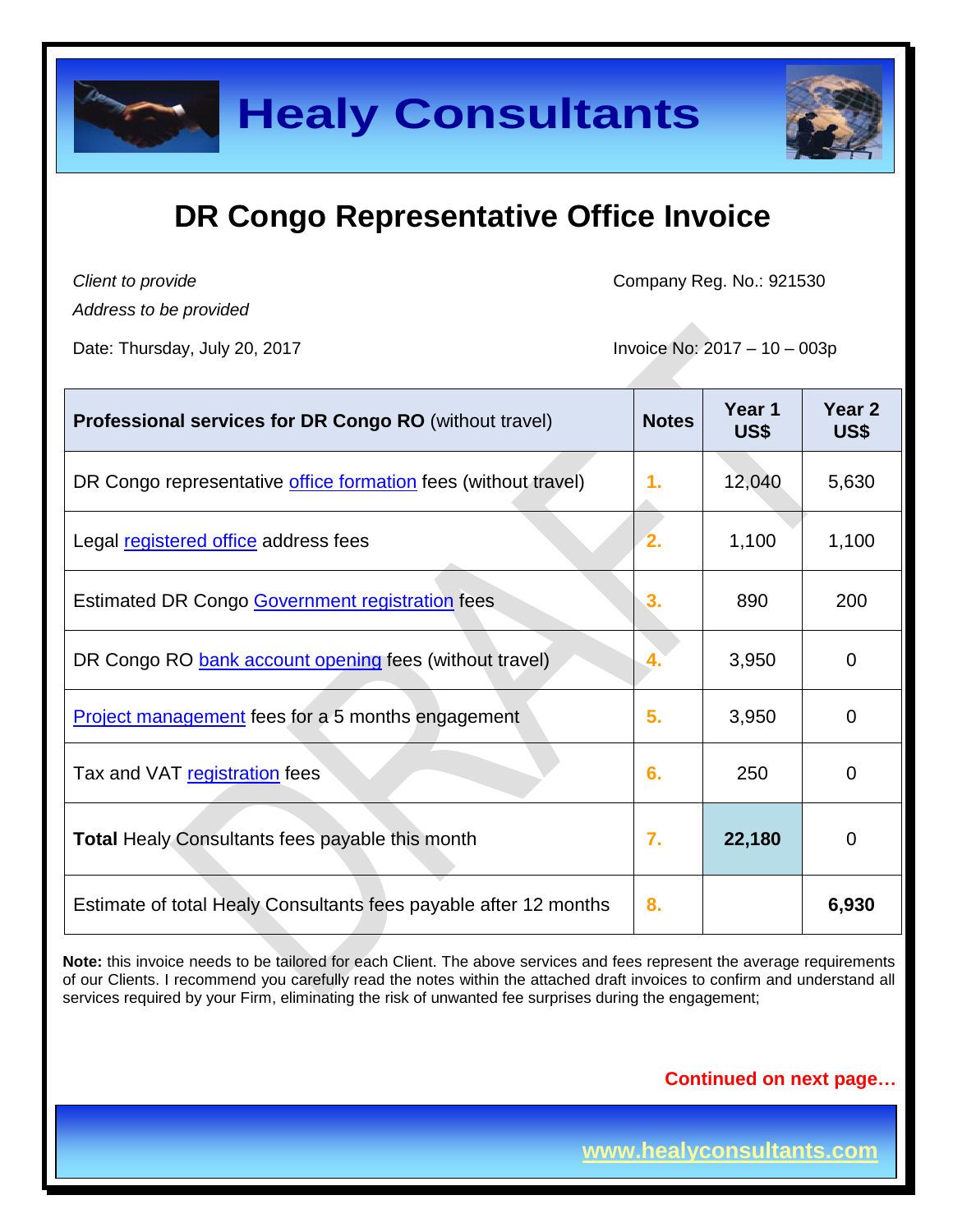

### *Notes to invoice above*

**1.** Healy Consultants' fees to efficiently and effectively project manage Client's DR Congo engagement within 5 [months \(click link\),](http://www.healyconsultants.com/democratic-republic-of-congo-company-registration/fees-timelines/#timelines) including **i)** choosing the optimum regulatory license for our Client's business activities **ii)** reserving the representative office name **iii)** liaising with lawyers and accountants and **iv)** submitting a quality company incorproation application to the [Guichet Unique](http://fr.guichetunique.cd/)  [de la Création d'Entreprises;](http://fr.guichetunique.cd/)

All [engagement fees](http://www.healyconsultants.com/company-registration-fees/) (click link) are agreed and paid up front and agree to the fees published on our country web pages. Consequently, there are no hidden fees or surprises or ambushes throughout the engagement. All engagement deadlines are agreed up front in the form of [a detailed project plan,](http://www.healyconsultants.com/index-important-links/example-project-plan/) mapping out deliverables by week throughout the engagement term;



Every second day during the engagement, we email our Client a [detailed email engagement status](http://www.healyconsultants.com/index-important-links/weekly-engagement-status-email/)  [update.](http://www.healyconsultants.com/index-important-links/weekly-engagement-status-email/) Our Client is immediately informed of engagement problems together with solutions. Your dedicated engagement manager is reachable by phone, skype, live chat and email and will communicate in your preferred language;

- **2.** In accordance with [DR Congo Companies Act,](http://www.ohada.com/actes-uniformes.html) each RO shall as from the date of its incorporation have a legal registered office in DR Congo, to which all official government communications and notices may be addressed. To comply with this statutory requirement, Healy Consultants' DR Congo office will be the registered office address for your RO. Thereafter, this address will be used to receive Government correspondence including **a)** annual and quarterly tax returns; **b)** bank statements and **c)** employee payroll tax and pension correspondence. Most of our Clients wish to place Healy Consultants [DR Congo office address \(click link\)](http://www.healyconsultants.com/virtual-office/) on invoices, contracts, websites and business cards:
- **3.** This fee is an estimate of government costs payable during your Firm's engagement. All government fee payments will be supported by original receipts and invoices. Examples of government costs include **i)** registering the company bylaws; **ii)** obtaining the RCCM number; **iii)** registering the representative office for tax with the [Direction Générale des Impots.](http://www.dgi.gouv.cd/) Following engagement completion, Healy Consultants will refund our Client any excess of funds received over actual Government costs paid;

**Continued on next page…**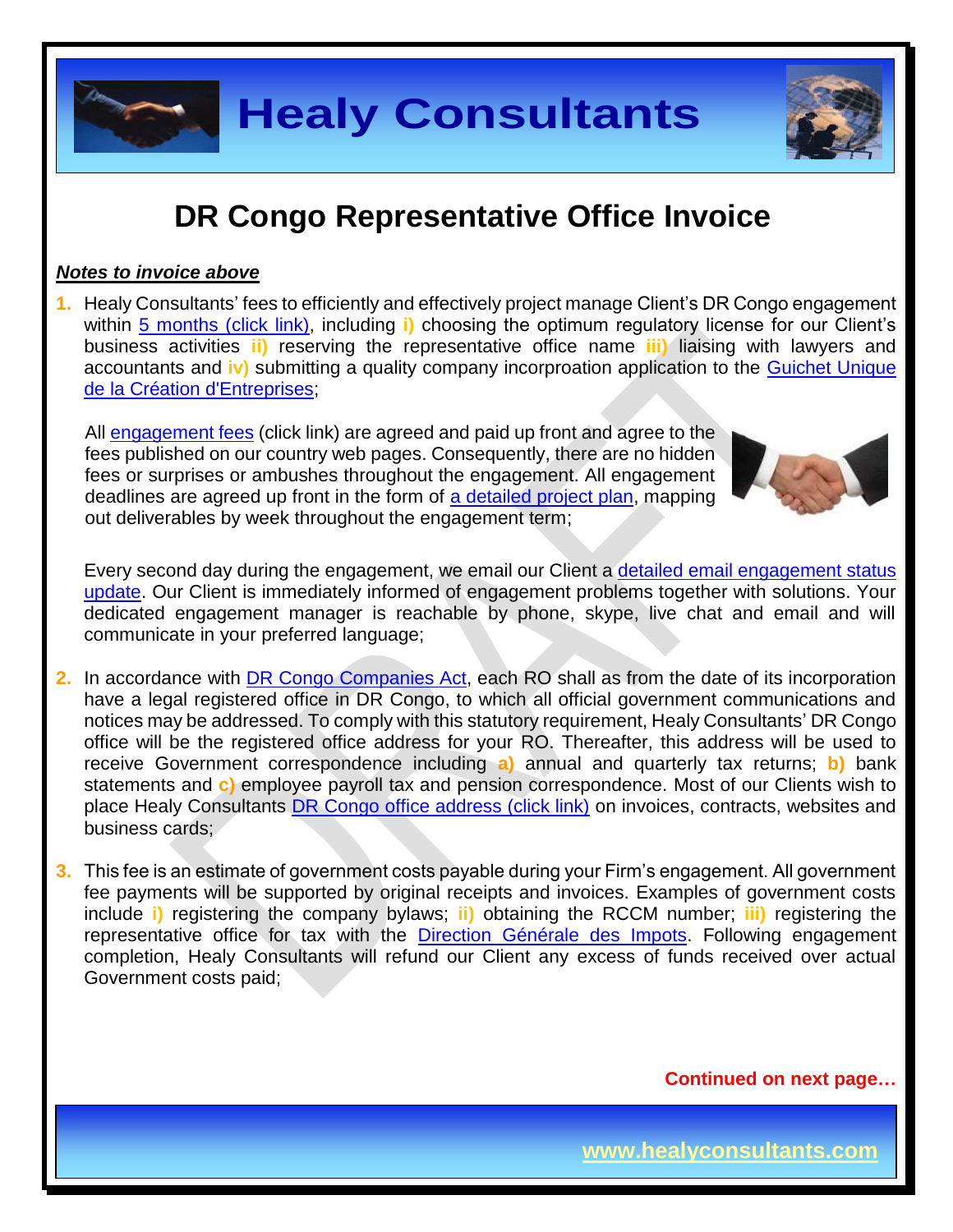



**4.** Healy Consultants will be pleased to open a Congo representative bank account without travel. It is a time consuming task, Healy Consultants will shelter our Client from the administrative challenges. As you can appreciate, it is a difficult task to obtain representative bank account approval through a newly formed representative office, when shareholders and directors and bank signatories reside overseas. Healy Consultants will prepare a business plan for the bank to optimize the probability of representative bank account approval. Depending on our Client business and nationality, there is a 20% probability the banks will request a bank signatory to travel for a one-hour bank interview. Healy Consultants will try its best to negotiate with the bank for a travel exemption. If our Client must travel to Congo for corporate bank account opening, Healy Consultants will refund our Client US\$950;

If our Client is not comfortable with only a DR Congo representative bank account, Healy Consultants will be pleased to open [an international representative](http://www.healyconsultants.com/international-banking/) bank account (click link) outside of DR Congo. Examples include New York, Germany, Liechtenstein, Austria, Bulgaria, South Africa, Australia, London, South America or Dubai. All banks will be top tier banks in these countries with excellent internet banking services. Example of our global banking partners include HSBC, Standard Chartered Bank, Citibank, Barclays, Standard bank, ANZ bank, Ecobank, UBS, Credit Suisse;

The banks enjoys ultimate power of approval of representative bank account applications. Consequently, guaranteed success is outside of Healy Consultants' control. What is inside our control is the preparation and submission of a high quality bank application that maximizes the likelihood of approval. To date, we enjoy a 100% approval record because of our global banking [relationships](http://www.healyconsultants.com/international-banking/corporate-accounts/) and determination.

Global banks continue to tighten representative bank account opening procedures, their internal compliance departments completing more thorough due diligence of Clients. Consequently, our Clients should expect the representative bank account approval period to take up to 4 weeks. Furthermore, global banks now require evidence of proof of business in the country where the corporate bank account will be, including sales contracts or lease agreement;







**Continued on next page…**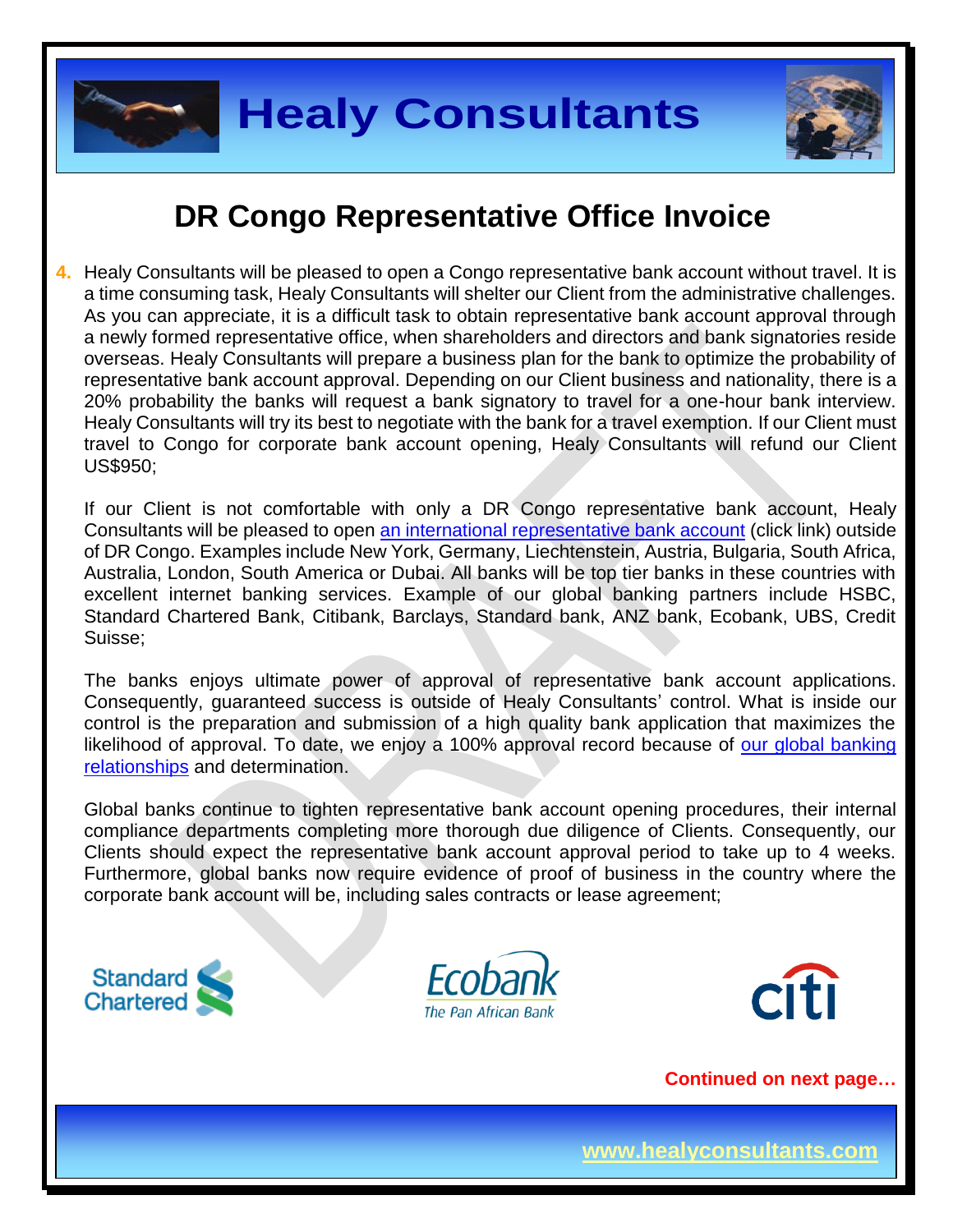

**Healy Consultants**



# **DR Congo Representative Office Invoice**

- **5.** Healy Consultants Group PLC project management fees relate to time and resources dedicated to:
	- **a.** thoroughly research and plan DR Congo representative office business set up for our Client;
	- **b.** devising strategies to **i)** minimise the total engagement period **ii)** complete the engagement without our Client travelling **iii)** avoid the need for a specific regulatory license;
	- **c.** agreeing the optimum representative structure with our Client;
	- **d.** submitting a high-quality change of corporate structure application to the [Direction Générale des](http://www.dgi.gouv.cd/)  [Impots;](http://www.dgi.gouv.cd/)
	- **e.** choosing the optimum regulatory license for our Client's business activities (if required);
	- **f.** injecting the paid up share capital on our Client's behalf (if required);
	- **g.** collating and supervising the legalisation and attestation and translation of Client documents;
	- **h.** weekly detailed engagement [status updates](http://www.healyconsultants.com/index-important-links/weekly-engagement-status-email/) to our Client and weekly Friday conference calls;
	- **i.** payment of retainer fees to multiple local lawyers and accountants;
	- **j.** ensuring our Client complies with local regulations and legally owns and controls the new entity;
	- **k.** ascertain the specific accounting, tax, legal and compliance considerations;
	- **l.** finding solutions to [challenges that occur](http://www.healyconsultants.com/engagement-project-management/) throughout the engagement;
	- **m.**determining the local and international tax obligations of the business entity, including corporate income tax, payroll taxes, withholding tax and sales taxes.
- **6.** In accordance with [DR Congo's Indirect Taxation Act,](http://www.loc.gov/law/foreign-news/article/congo-the-democratic-republic-of-the-new-tax-measures-adopted/) each entity must register for corporate tax and VAT at the [Direction Générale des Impots;](http://impots-gouv.cg/communications/index)
- **7.** All fees quoted in this invoice correspond to fees quoted on Healy Consultants' [website.](http://www.healyconsultants.com/company-registration-fees/) Please review this invoice carefully to identify errors. During the rush of a business day, it is possible Healy Consultants inadvertently made fee calculation errors, typing errors or omitted services or omitted historic fee payments from Clients. In the unfortunate event you identify invoice errors, please revert to me directly re the same. I apologize in advance if I or my staff made invoice errors;
- **8.** Assuming our Clients' re-engage Healy Consultants in year 2, this fee is an estimate of the fees payable next year, 12 months after the date of representative office registration;

**Continued on next page…**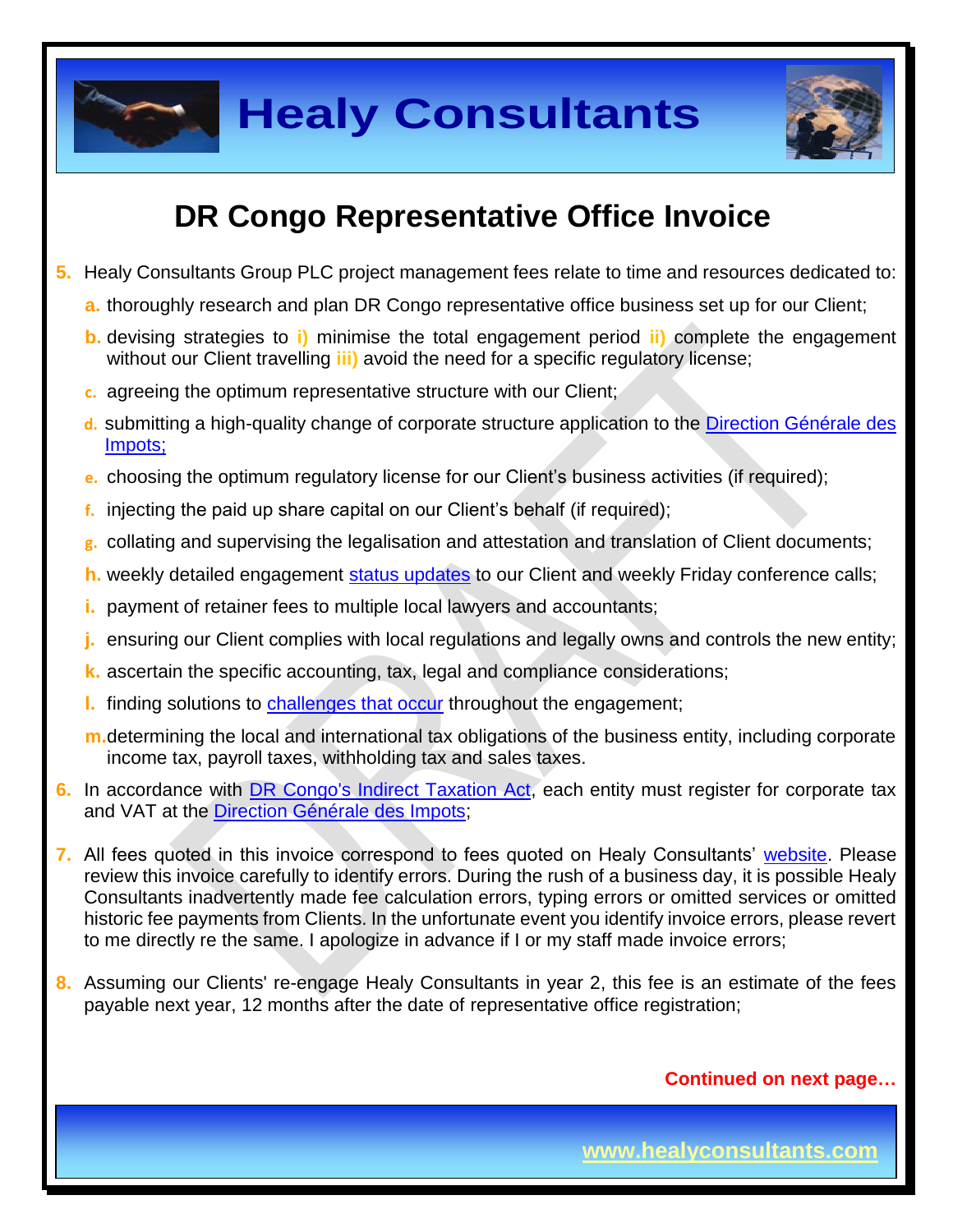

**Healy Consultants**

## **DR Congo Representative Office Invoice**

- **9.** The fees quoted in this invoice are a prediction of the fees required to efficiently and effectively complete this engagement in a timely manner. If during the engagement Healy Consultants realizes that the project is more complex than anticipated, requiring a large additional investment of time, my Firm will revert to request additional fees. If Healy Consultants completes the engagement faster than expected and more easily than expected, Healy Consultants is happy to refund some fees to our Client;
- **10.**In accordance with [DR Congo Companies Act,](http://www.ohada.com/actes-uniformes.html) each representative office must have at least one individual country representative ordinarily resident in DR Congo If required, Healy Consultants will be pleased to provide your firm with a professional nominee legal representative in DR Congo. Our fee amounts to US\$6,600 per annum;
- **11.**Representative office business activities are limited to **i)** market research **ii)** Client after sales support and **iii)** promoting the business of the parent company and **iv)** research and development. The Representative office is free of corporation tax, but must register for VAT. A Representative office can **i)** lease office premises **ii)** but cannot issue sales invoice to Clients' nor **iii)** sign local sales. A Representative office cannot import and export goods.
- **12.**Healy Consultants will be pleased to provide our Client nominee services for their DR Congo representative office. Our fee for offering nominee legal representative service is US\$9,000. Additionally, if our Client requires nominee shareholder and director services [\(click link\),](http://www.healyconsultants.com/corporate-outsourcing-services/nominee-shareholders-directors/) Healy Consultants will be pleased to assist. Our fee for professional, passive nominee corporate [shareholder](http://www.healyconsultants.com/national-shareholder-services/) amounts to US\$2,100 per annum. Our fee to be both nominee director and shareholder amounts to US\$6,600 per annum. Being the sole shareholders and sole director of a Client's company exposes Healy Consultants to reputation, litigation and financial risk;
- **13.** If our Client and Healy Consultants properly plan this engagement, our Clients' will *not* have to travel during this engagement. Healy Consultants will efficiently and effectively and aggressively complete representative office registration and representative bank account opening in a timely manner without our Client presence. Instead, our Client will need to **i)** sign and get documents legalized in the embassy in their country of origin and **ii)** courier the originals to Healy Consultants office;



**Continued on next page…**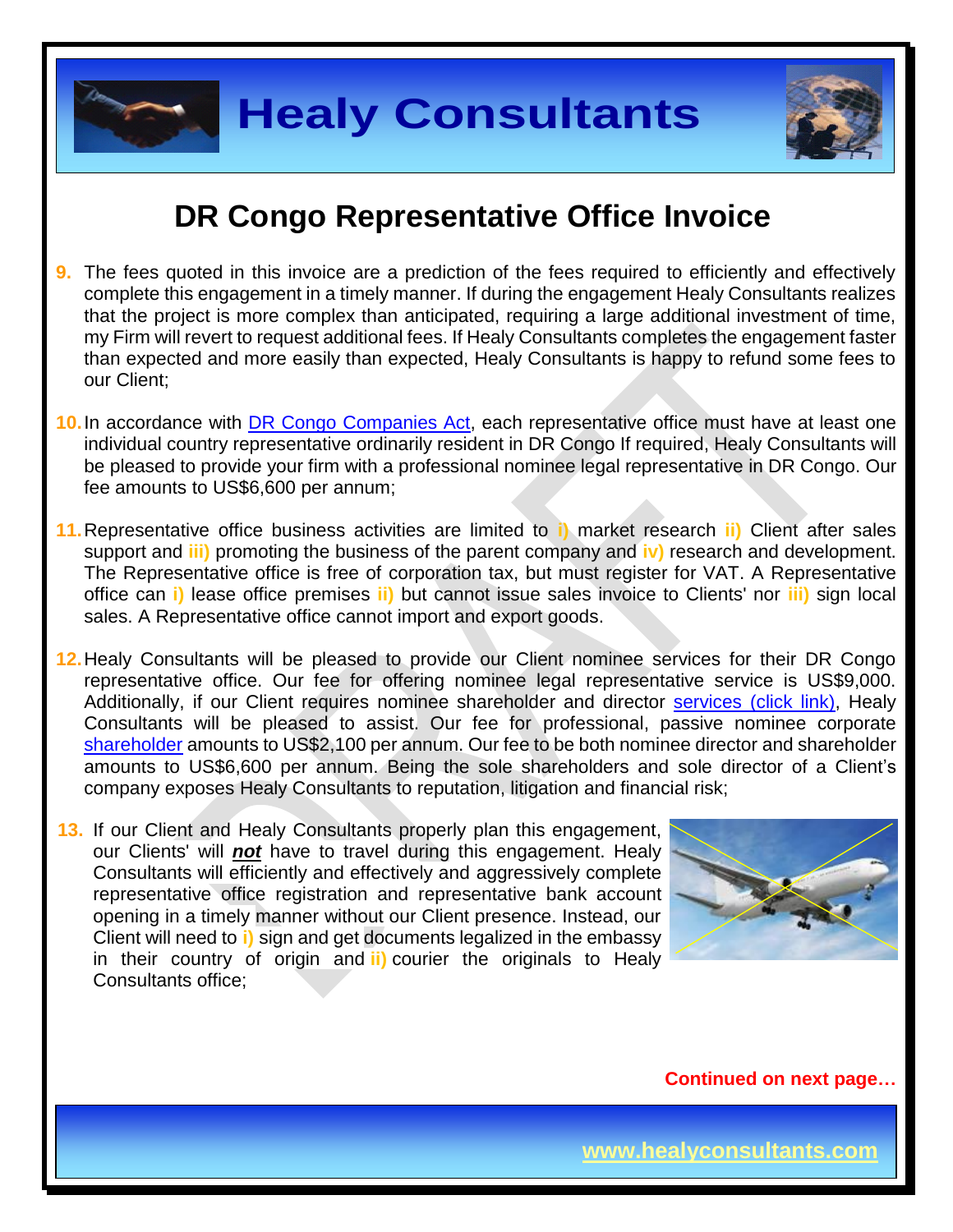

- **14.**If required, Healy Consultants will be pleased to assist your Firm obtain [business visa](http://www.healyconsultants.com/corporate-advisory-services/migration/) approvals. Our fee is US\$3,950 for the first employee, US\$2,950 for the second employee, US\$1,950 per employee thereafter. Our employee visa fees includes preparation of a quality visa application and submitting to the correct Government immigration officers. The Government enjoys ultimate power of approval of visa applications. Consequently, guaranteed success is outside of Healy Consultants' control. What is inside our control is the preparation and submission of a high quality immigration visa application that maximizes the likelihood of visa approval;
- **15.**Monthly and quarterly Government tax obligations include **i)** monthly payroll reporting and **ii)** monthly VAT and business tax return filing. If you need our help, Healy Consultants can complete monthly Government reporting for a monthly fee of US\$860. Healy Consultants monthly support will include **i)** receive in dropbox the monthly invoices from our client **ii)** label monthly bank statement transactions **iii)** preparation and submission of VAT returns and **iv)** monitor monthly profit levels to minimize annual tax **v)** submission of monthly employee payroll reporting;
- **16.**Some of our Clients engage Healy Consultants to [recruit](http://www.healyconsultants.com/corporate-outsourcing-services/how-we-help-our-clients-recruit-quality-employees/) local employees. We have a lot of experience in this area and we are quite skilled at securing quality candidates for our Clients;
- **17.**Some of our Clients request Healy Consultants to provide temporary shared [office space](http://www.healyconsultants.com/virtual-office/) for 6 months until their preferred business premises is found. If your Firm requires this service, our onetime fee is US\$950. Monthly rental thereafter is paid directly to the landlord, independently of Healy Consultants;
- **18.**Some of our Clients require an immediate DR Congo solution. With this strategy, within a day Healy Consultants can supply our Client **i)** an existing dormant DR Congo company number and **ii)** an already approved DR Congo corporate bank account number and **iii)** a business address. Turnkey solutions are attractive to those entrepreneurs who wish to immediately close a country deal, sign a contract or invoice a customer;
- **19.** Engage Healy Consultants to [project manage \(click link\)](http://www.healyconsultants.com/project-manage-engagements/) the set up of your business in every country on the planet. We are the best in the [world \(click link\)](http://www.healyconsultants.com/best-in-the-world/) at what we do and we are a one-stop-shop for [the A to Z \(click link\)](http://www.healyconsultants.com/a-to-z-of-business-set-up/) of every country engagement;

**Continued on next page…**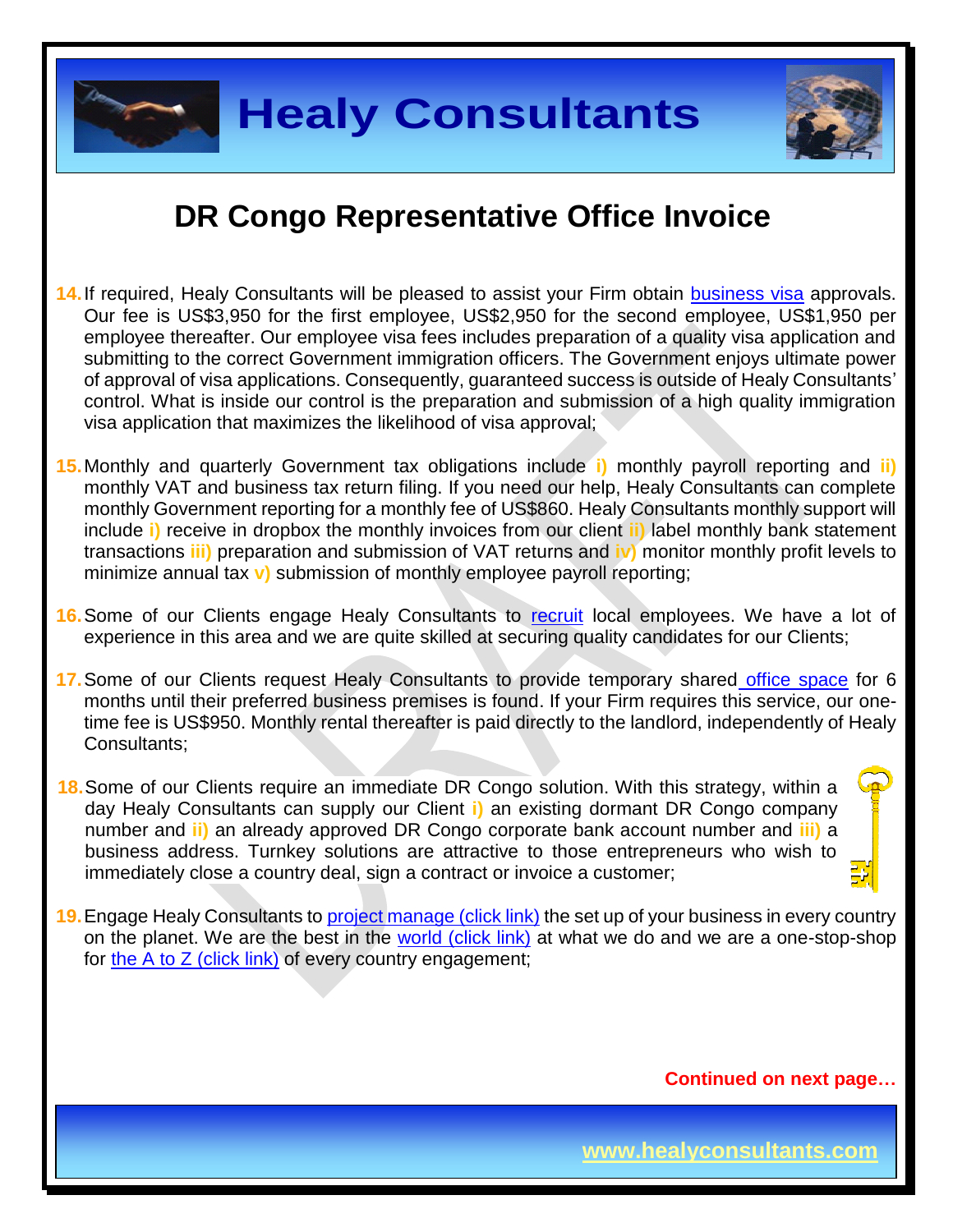

**20.**During the engagement, shareholders and directors documents may need to be translated into the local language before the Government and Bank approves representative office registration and corporate bank account opening respectively. Consequently, our Client should budget for possible additional translation and embassy atestation fees. Either our Client or Healy Consultants can complete this administrative task;

As always, Healy Consultants will negotiate with all third parties to eliminate or reduce additonal engagement costs. For transparency purposes, all third-party fee payments will be supported by original receipts and invoices. Examples of possible third-party payments include **i)** embassy fees **ii)** notary public costs **iii)** official translator fees;

- **21.**To assist our Clients to minimize foreign exchange costs, we offer the payment in SG\$, Euro, Pounds or US\$. Kindly let me know in which currency your Firm prefers to settle our fees and I will send an updated invoice, thank you;
- **22.** Engage Healy Consultants to [project manage \(click link\)](http://www.healyconsultants.com/project-manage-engagements/) the set up of your business in every country on the planet. We are the best in the [world \(click link\)](http://www.healyconsultants.com/best-in-the-world/) at what we do and we are a one-stop-shop for the A to  $Z$  (click link) of every country engagement;
- 23. As stipulated on our **business website** and in section 3 of our engagement letter, Healy Consultants will only commence the engagement following **i)** settlement of our fees and **ii)** completion and signing of our legal engagement letter;
- 24. Healy Consultants will only incorporate your representative office after 75% of due diligence [documentation](http://www.healyconsultants.com/due-diligence/) is received by email. Healy Consultants will only open a corporate bank account after 100% of the Client's original due diligence documentation is received by courier;
- **25.**To efficiently and effectively complete your engagement in a timely manner, we recommend your Firm transfers these funds to Healy Consultants' corporate bank account. Thereafter, our Incorporation and Banking Team will aggressively advance your engagement, providing your Firm daily feedback as to engagement status. I would be grateful if you email us the bank transfer advice slip to enable my Accounting Department to accurately and timely identify bank receipts;
- **26.**It is important our Clients are aware of their personal and corporate tax obligations in their country of residence and domicile and they will fulfill those obligations annually. Let us know if you need Healy Consultants help to clarify your local and international annual tax reporting obligations;

### **Continued on next page…**